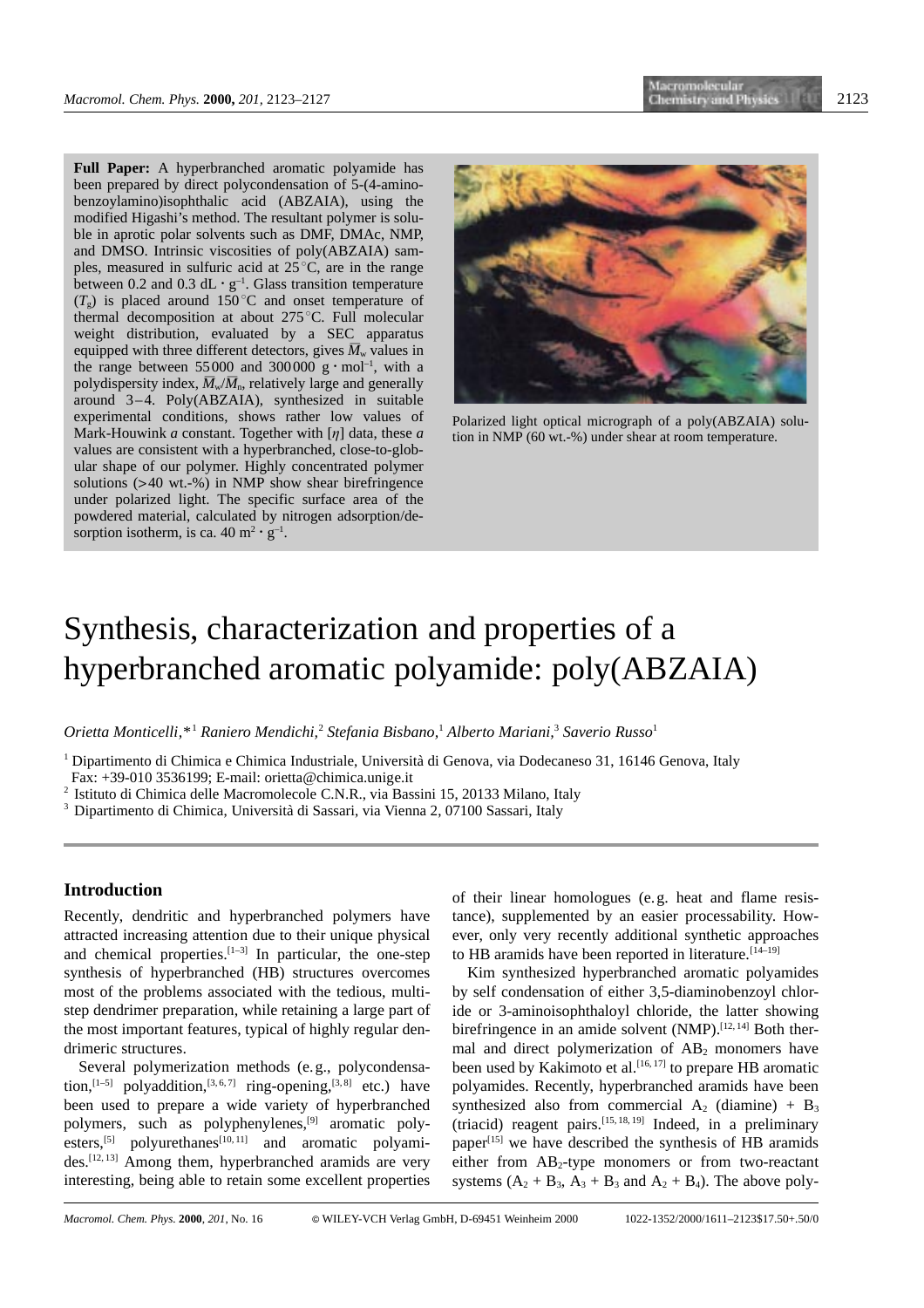mers have been used as supports for a-amylase immobilization, offering an interesting approach to potential industrial applications of these materials $[20]$ .

In the present paper we have focused our attention on the HB aramide directly synthesized from 5-(4-aminobenzoylamino)isophthalic acid. The polymer has been prepared using the procedure reported previously<sup>[15]</sup> with minor modifications. Various characterization techniques have been used in order to evaluate polymer properties. In particular, SEC method provided full molecular weight distribution (MWD) of our poly(ABZAIA) samples, throwing some light on their shape changes as functions of  $\overline{M}_{\text{w}}$ . Moreover, liquid crystalline properties of highly concentrated polymer solutions have been explored.

# **Experimental**

## *Materials*

1-Methyl-2-pyrrolidone (NMP), pyridine (Py), *N,N*-dimethylformamide (DMF), *N*,*N*-dimethylacetamide (DMAc), dimethyl sulfoxide (DMSO), lithium chloride, calcium chloride, triphenyl phosphite (TPP), 5-aminoisophthalic acid and 4-nitrobenzoyl chloride (all from Aldrich) were purified and stored as described elsewhere.<sup>[15]</sup> The catalyst used in the hydrogenation reaction was palladium on alumina at a Pd concentration of 10 wt.-% (Aldrich).

#### *Monomer synthesis*

The monomer, shown in Fig. 1, was synthesized substancially following the procedure given elsewhere,<sup>[15]</sup> only changing the final hydrogenation procedure in order to transform the nitro group of 5-(4-nitrobenzoylamino)isophthalic acid into the amino one. Namely, instead of using an acid solution of stannous chloride, a catalytic hydrogenation was accomplished. The reaction was carried out at room temperature in a hydrogen atmosphere for 12 h using DMAc as the solvent. The concentration of the catalyst used (Pd on alumina), was 10 wt.-% with respect to the monomer. Then, the reduced product was filtered off to separate it from the catalyst powder. The clear solution was poured into water, and the preci-





pitate filtered off, washed several times with hot water and finally dried at  $80^{\circ}$ C under vacuum.

ABZAIA monomer shows a melting point of  $283^{\circ}$ C.

<sup>1</sup>H NMR at 300 MHz (DMSO- $d_6$ ):  $\delta = 10.11$  (s, 1H), 8.66 (d, 2H), 8.17 (t, 1H), 7.77 (d, 2H), 6.62 (d, 2H).

IR (KBr): broad absorption band from 3700 to 2500; 1660 (amide C=O); 1511 (CNH); 1590, 1422 (aromatic); 1331; 1286; 1247; 802; 766 cm–1. The absorption bands at 1563 cm<sup>-1</sup> (asymmetric  $CO_2$  stretch) and 1393 cm<sup>-1</sup> (symmetric  $CO<sub>2</sub>$  stretch) could be due to the zwitterion.

### *Synthesis of HB aramide*

The hyperbranched aramide samples were synthesized following modified Higashi's conditions.<sup>[21]</sup> A complete justification and description of this modified method are given elsewhere.[22] Here we only mention that the monomer concentration was 0.14 M in the 5:1 v/v mixture of NMP and Py, containing also 6.7 wt.-% LiCl; [TPP]/[COOH] molar ratio was 1.09, except for sample MS5 ( $[TPP]/[COOH] =$ 2.00);  $T_{pol}$  was settled at 115<sup>°</sup>C and  $t_{pol}$  at 3 h.

## *Characterization techniques*

The solution viscosity was measured in a suspended level Ubbelohde viscometer at  $25^{\circ}$ C in 96% H<sub>2</sub>SO<sub>4</sub>. Differential Scanning Calorimetry (DSC) analyses were performed on a Mettler calorimetric apparatus, mod. TC10A, at a heating rate of  $10^{\circ}$ C · min<sup>-1</sup>. Weight loss of samples as a function of temperature was determined by thermogravimetric analysis, in nitrogen atmosphere at a heating rate of  $20^{\circ}$ C  $\cdot$  min<sup>-1</sup>, on a Perkin Elmer Thermal Analyzer Series 7. Porosity measurements were performed on an ASAP 2010 Micromeritics apparatus. Optical properties of poly(ABZAIA) solutions were followed by a microscope Polivar Pol. Reichert Jung. SEC measurements were carried out on a multi-detector SEC system, based on a Waters Alliance 2690 separation module equipped with a differential refractometer, a single capillary viscometer (SCV) and a multi-angle laser light scattering detector (MALS). Characteristics and performances of the multidetector SEC-MALS-SCV system have been described elsewhere, $^{[23]}$  including references quoted therein. A column set based on four styragel columns from Waters (HR5, HR4, HR3 and HR0.5; 36000 theoretical plates) was used at 50 $^{\circ}$ C, with DMF  $+ 0.5$  M LiCl as mobile phase (flow rate: 0.7) mL  $\cdot$  min<sup>-1</sup>; injection volume: 300  $\mu$ L). dn/dc was measured by a differential refractometer (Cromatix KMX-16) and found equal to 0.198 mL  $\cdot$  g<sup>-1</sup>.

IR (KBr) of poly(ABZAIA): broad absorption band from 3700 to 2500, 1711 (acid C=O); 1652 (amide C=O); 1511 (CNH); 1591, 1447 (aromatic); 1319; 1282; 1245; 956; 820; 759; 687 cm–1.

## **Results and discussion**

Direct polycondensation of 5-(4-aminobenzoylamino)isophthalic acid and purification of the reaction product by solution-precipitation cycles has given a powdery poly-Fig. 1. ABZAIA monomer. mer, easily soluble at room temperature in aprotic polar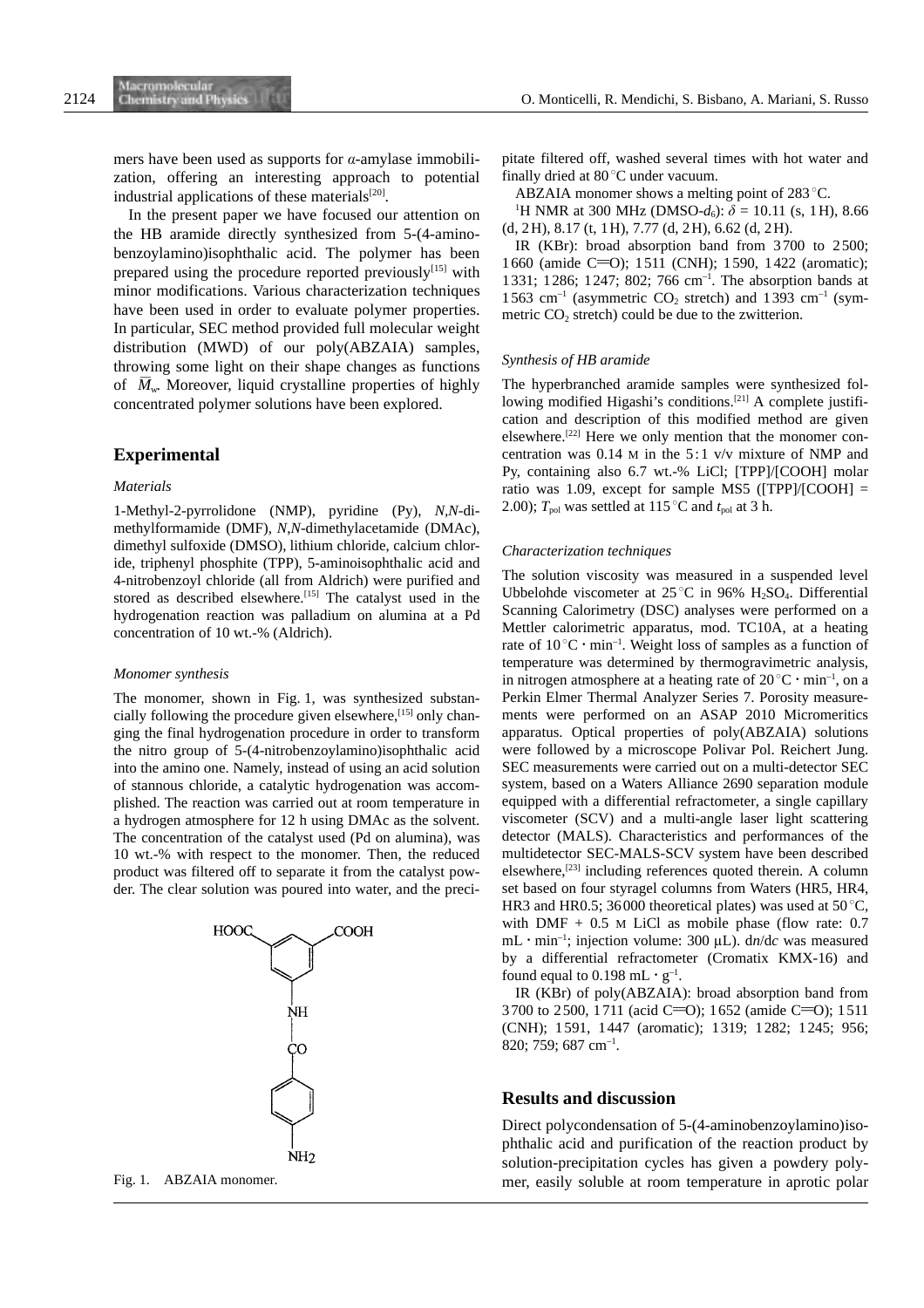Tab. 1. Intrinsic viscosity values of poly(ABZAIA).

Tab. 2. Summarized results of SEC-MALS-SCV characterization of the five poly(ABZAIA) samples.

| Sample           | $[\eta]^{25\degree C}$<br>in 96% H <sub>2</sub> SO <sub>4</sub><br>$dL \cdot g^{-1}$ | $[\eta]^{50\degree C}$<br>in $DMF + 0.5$ M LiCl<br>$dL \cdot g^{-1}$ |
|------------------|--------------------------------------------------------------------------------------|----------------------------------------------------------------------|
|                  |                                                                                      |                                                                      |
| V7a)             | 0.22                                                                                 | 0.23                                                                 |
| MS1 <sup>a</sup> | 0.29                                                                                 | 0.31                                                                 |
| MS4a)            | 0.33                                                                                 | 0.30                                                                 |
| $MS5^{b}$        | 0.40                                                                                 | 0.39                                                                 |

 $[TPP]/[COOH] = 1.09.$ 

 $b)$  [TPP]/[COOH] = 2.00.

solvents such as DMF, DMAc, NMP, and DMSO. By solvent evaporation from dilute solutions, a fragile, slightly coloured (pale yellow) film has been recovered.

The intrinsic viscosity data in sulfuric acid, compared to the  $[\eta]$  values obtained at 50 °C by SEC-SCV (see below), are given in Tab. 1. Apart from obvious differences linked to the change of solvents ( $DMF + 0.5$  MN LiCl) and temperature (50 $^{\circ}$ C) in SEC measurements, the rather low values of intrinsic viscosity, together with the much better solubility of our HB polymer as compared to its linear analogue, are obviously linked to (and a direct proof of) the highly branched, compact polymer structure. In this respect, the knowledge of the polymer degree of branching (DB), as a function of both growth generations and experimental conditions of the synthesis, would be very helpful. At present, the synthesis of a model compound, which is a necessary pre-requisite for DB evaluation, is on the way and will be reported elsewhere<sup>[24]</sup>, together with DB values. Meanwhile, the above solution properties and SEC data already support a rather compact polymer shape, originated by the hyperbranched structure.

In Tab. 2, data obtained by SEC characterization are reported. MWD*s* are derived from two different configurations of the SEC apparatus (SEC-MALS and SEC-SCV). The discrepancy between them, in terms of  $\overline{M}_w$ values, goes from ca. 2 to ca. 18%, i.e. it is relatively small and does not appear linked to HB molecular weight, at variance with other systems.[23] As expected, the polydispersity index  $D = \overline{M}_w / \overline{M}_n$ , evaluated by MALS, has been found substantially lower than the corresponding value obtained from SCV. Indeed, it is well known that MALS detector tends to underestimate the polydispersity, because of its poor sensitivity to low molecular weight fractions.[23] Therefore, it is reasonable to consider the *D* ratios evaluated from the second configuration only, which provides values from ca. 2.7 to ca. 7.3, i.e. with a relatively large polydispersity. The last two columns of Tab. 2 give the  $[\eta]$  values and the Mark-Houwink exponent *a* for the five poly(ABZAIA) samples. It is evident that *a* is changing from one sample to another and, generally, is an increasing function of molecular weight (except





Fig. 2. Chromatographic trace of DRI detector for the V7 sample.

for V13). For the latter sample, an *a* value as low as 0.15 has been found, supporting a rather compact, close-toglobular shape. For the other four samples, however, *a* values increase (from 0.29 to 0.40) and suggest more open structures, presumably due to both different condensation pathways and a different number (and position) of unreacted functional groups, with preferential growth in some directions.

The former factor deserves a more detailed comment, so far as HB structures created by polycondensation (more precisely, by step polymerization) cannot be purely defined in terms of generations, being formed by random coupling of different *n*-mers. By definition, the resultant product is a complex mixture of geometrical isomers. Obviously, polydispersity is further implemented by differences in terms of molecular weights and degree of branching.

Fig. 2 shows the chromatographic DRI trace obtained with the V7 sample. The MWD curves for the five samples are shown in Fig. 3 (for the sake of simplicity, only those based on SEC-SCV are reported). It is evident that the shape of MWD curves, with the notable exception of the V7 sample, is supporting a bimodal character. However, a word of caution is necessary, as the aforementioned complexity aspects of the HB molecular architecture should always be kept in mind when *D* is evaluated by SEC.

On the basis of some recent findings $[11, 12]$  for similar structures, liquid crystalline (LC) behaviour of poly(AB-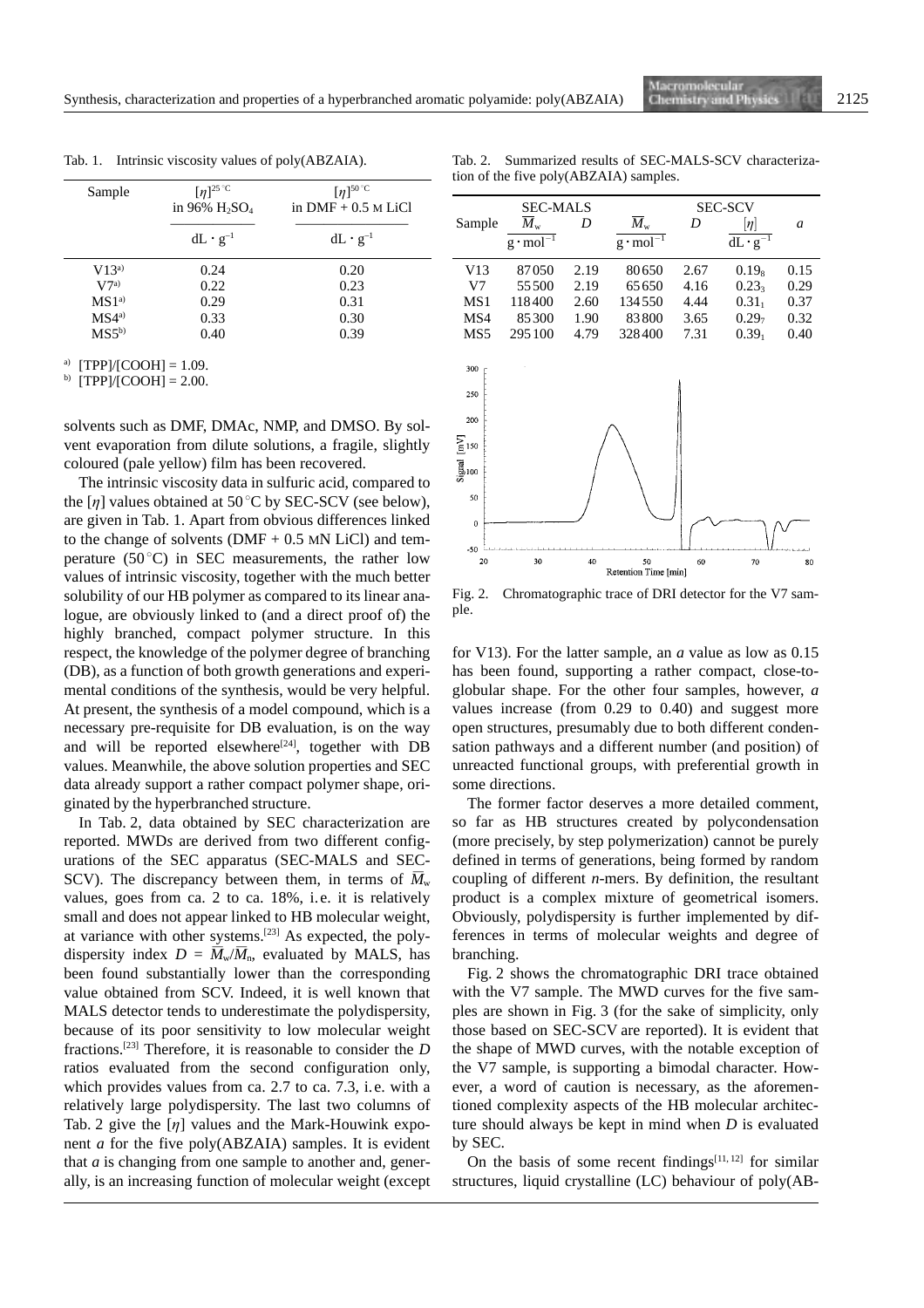

Fig. 3. Comparison of the differential MWD curves of five poly(ABZAIA) samples.



Fig. 4. Polarized light optical micrograph of a poly(ABZAIA) solution in NMP (60 wt.-%) under shear at room temperature.

ZAIA) has been checked. Indeed, as mentioned in the *Introduction*, Kim<sup>[12, 14]</sup> already observed a lyotropic behaviour of some HB aramids synthesized in his laboratory and related the LC properties to the polymer propensity to form aggregates in neat amide solvents, as observed in SEC experiments.

In this respect, NMP solutions, containing increasing amounts of poly(ABZAIA), have been prepared. Starting from ca. 30 wt.-%, a shear birefringence under the polarizing microscope has been found at room temperature. Birefringence intensity increases by increasing polymer concentration. Fig. 4 shows a polarized light optical micrograph of a 60 wt.-% poly(ABZAIA) solution. The persistence of birefringence remains for a relatively long time, after shear stress has been removed. The persistence time is proportional to the polymer concentration and does not seem linked exclusively to viscosity increase.

Also for our system, polymer aggregation in solution has been observed by SEC, as quoted in a previous paper.<sup>[15]</sup> In that ref. it has been reported that the apparent molecular weight of poly(ABZAIA) in neat DMF was ca.  $2 \cdot 10^6$ , while in DMF + 3 wt.-% LiCl it decreased to ca.  $1 \cdot 10^5$ . The salt seems to completely destroy the polymer

Tab. 3. Glass transition temperature of poly(ABZAIA) samples and onset of their thermal degradation.

| Sample | $\frac{T_{\rm g}}{C}$ | $T_{\rm onset}$<br>$\frac{1}{\sqrt{C}}$ |
|--------|-----------------------|-----------------------------------------|
| V13    | 108                   | 274                                     |
| V7     | 120                   | 275                                     |
| MS1    | 144                   | 275                                     |
| MS4    | 143                   | 275                                     |
| MS5    | 139                   | 274                                     |



Fig. 5. Histogram of the pore size distribution as a function of pore diameter (sample MS1).

aggregation in solution. A detailed description of the LC behaviour of poly(ABZAIA) solutions will be given elsewhere.<sup>[25]</sup>

Glass transition temperature of our samples is shown in Tab. 3, together with the onset of their thermal degradation  $(T<sub>onset</sub>)$ . As mentioned above, from the  $T<sub>g</sub>$  data it is evident that, even when identical experimental conditions are applied to the poly(ABZAIA) synthesis, the reaction products are a statistical mixture not only in terms of molecular weights, but also as structural isomers with various DBs and geometrical shapes. This effect may explain the variation of the  $T_g$  values from one sample to another. In this respect, also SEC data should be considered only as a rough evaluation of molecular characteristics of our HB aramids and, in general, of any HB structure. The high values of  $T_{\text{onset}}$  confirm the excellent thermal stability of our HB aramids.

The powdered poly(ABZAIA) samples have been characterized in terms of surface area and pore size distribution, both relevant parameters to be known for potential industrial applications. Nitrogen adsorption/desorption isotherms at 77 K have been used in order to evaluate the above parameters. Our HB aramide samples show a specific surface area of ca. 30  $m^2 \cdot g^{-1}$ , with an average pore diameter of 40 nm. A comparison with powdered poly $(\varepsilon$ caprolactam),<sup>[26]</sup> which shows a specific surface area of ca.  $2 \text{ m}^2 \cdot \text{g}^{-1}$ , underlines the high porosity of our HB aramids.

The pore size distribution as a function of pore diameter (in nm) is shown in Fig. 5. The distribution is rela